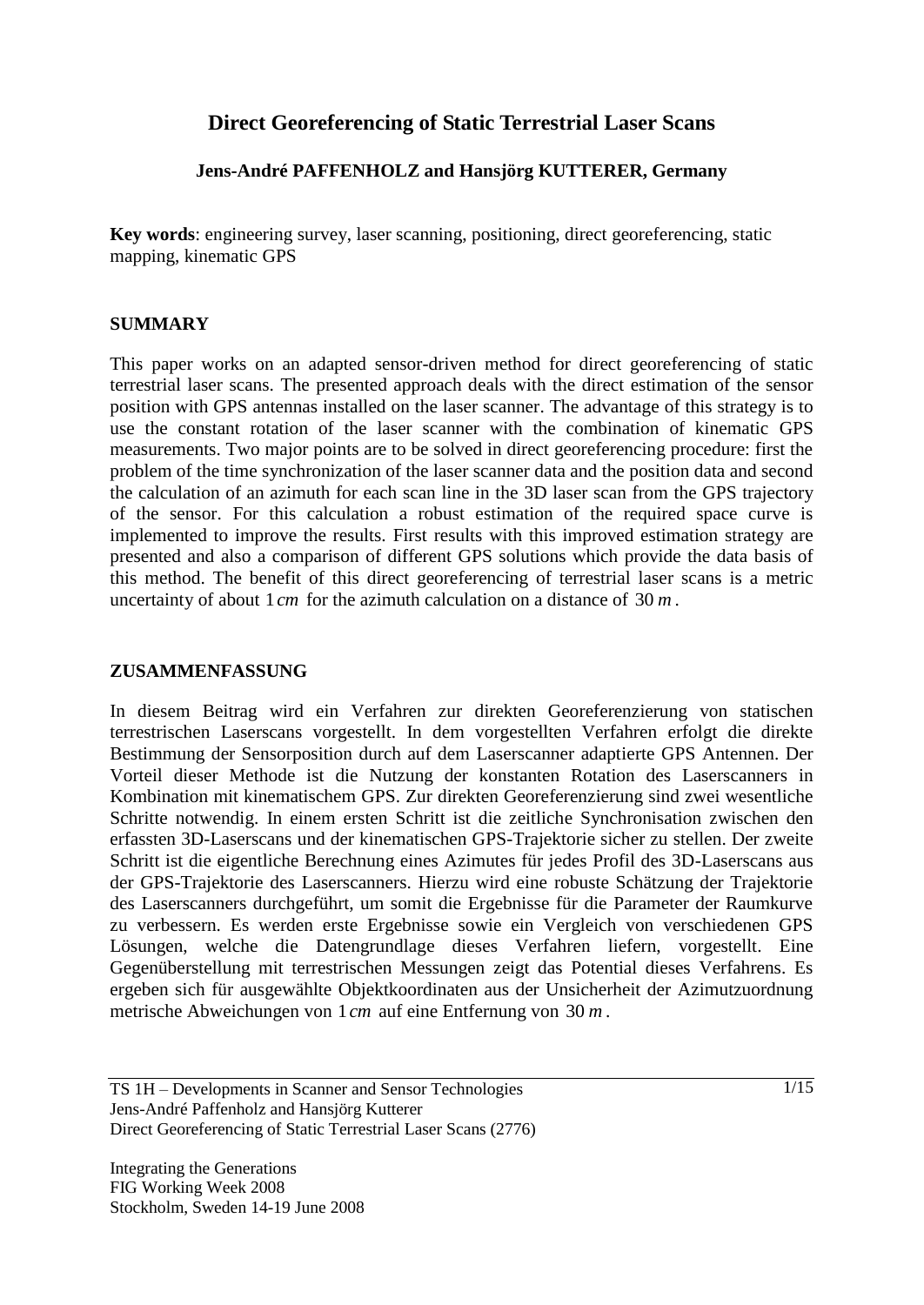# **Direct Georeferencing of Static Terrestrial Laser Scans**

## **Jens-André PAFFENHOLZ and Hansjörg KUTTERER, Germany**

### **1 INTRODUCTION AND MOTIVATION**

Nowadays several applications require 3D data. On the one hand there are 3D city models for planning issues or documentation tasks for example in forensics or architecture. On the other hand there are typical tasks of geodetic engineering like deformation measurements or precise documentation. In most of these cases the position of the 3D data is required in an absolute or global coordinate system, respectively. Terrestrial laser scanning is a very comfortable and often fast way to acquire 3D data in short ranges up to mid-ranges. The data acquisition of terrestrial laser scanners is done in a relative or local sensor-defined coordinate system, respectively. Hence the 3D point clouds have to be transformed to an absolute coordinate system. The required quality of the transformation depends on the application. The traditional method of georeferencing static terrestrial laser scans is to use control points. This is an indirect method which can be very time expensive. For example in geodetic engineering tasks, especially deformation measurements, an accuracy of a few millimeters is demanded.

An approach for acquiring 3D data in an efficient and effective way is called rapid mapping using kinematic terrestrial laser scanning (k-TLS). The main characteristics of k-TLS are fast high frequency reflectorless and immediate 3D data acquisition combined with a high spatial resolution for short ranges up to mid-ranges  $( $80 \, m$ )$  with phase-based laser scanners (KUTTERER 2007).

k-TLS is divided in two variants: scanning from a moving platform of static objects (also known as mobile mapping) as well as fast scanning from a static platform (KUTTERER 2007). In mobile mapping applications georeferencing is an essential part; for further details see HESSE & KUTTERER (2007) as well as VENNEGEERTS ET AL. (2008). For the transfer of fast scanning results from a static platform to an absolute coordinate system or to link different scans georeferencing techniques described in Section 2 are used.

### **2 METHODS FOR GEOREFERENCING OF STATIC TERRESTRIAL LASER SCANS**

This section starts with a brief overview about known techniques for georeferencing of static terrestrial laser scans. Afterwards a newly developed approach for direct georeferencing developed at the Geodetic Institute (GIH) of the Leibniz Universität Hannover with an adapted sensor-driven method is introduced.

In advance there are some comments concerning the term georeferencing. Often the term registration is used beside the term georeferencing. Registration primarily indicates the linking of laser scans from different laser scanner stations. However in commercial software registration includes often both the linking of laser scans from different stations and the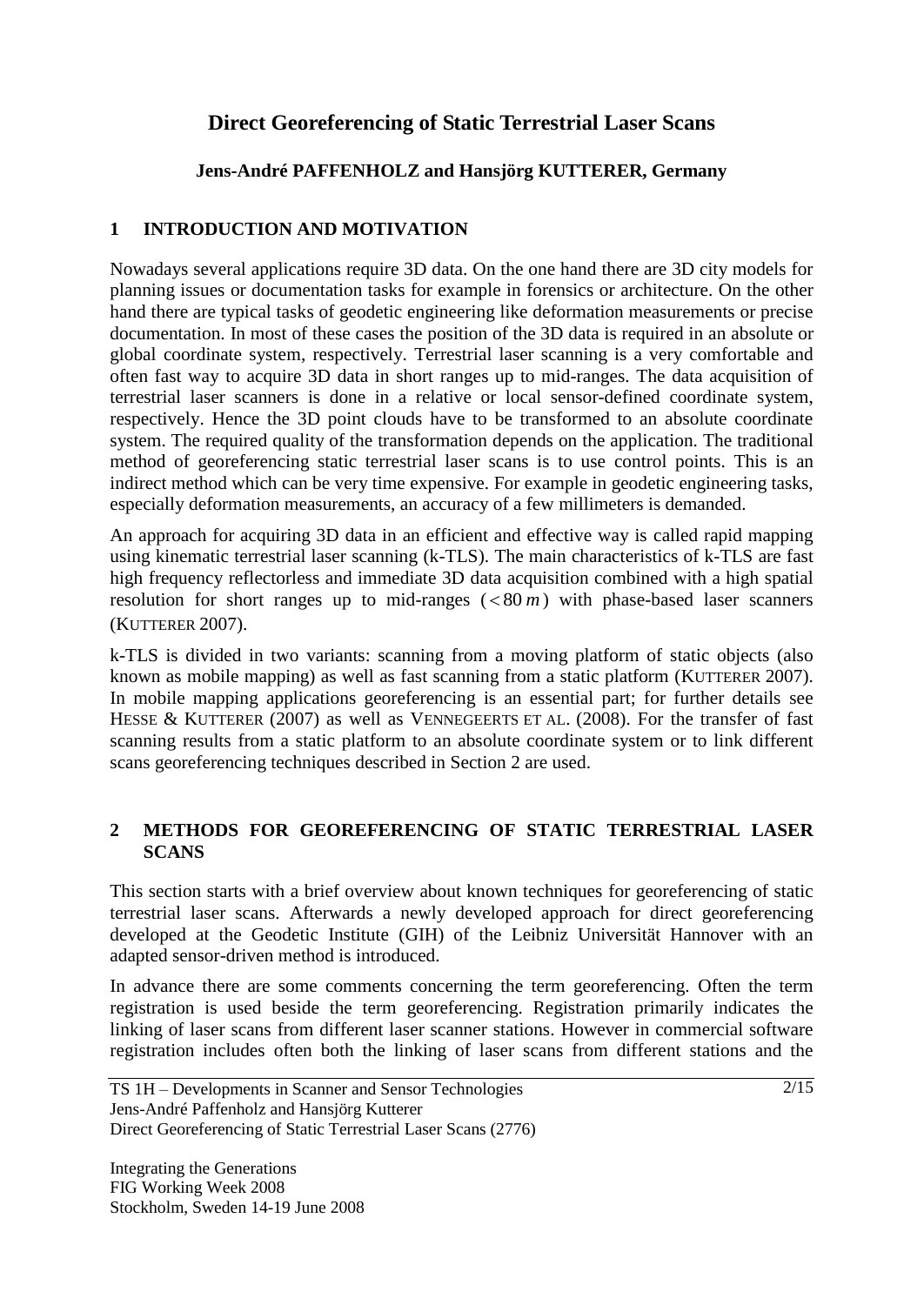transformation to a global coordinate system. In this paper the term registration is used to describe the linking of laser scans from different laser scanner stations. The term georeferencing is understood as transformation of the laser scans from the relative or local sensor system to an absolute or global system, respectively.

### **2.1 Brief overview about indirect, direct and data-driven basic approaches**

The task of georeferencing of terrestrial 3D laser scans is to be solved if an absolute coordinate system is required for further data processing. There are several applications where georeferenced data are required as mentioned in Section 1. From the point of view of a geodetic engineer this is high-precise as-built documentation of objects with a broad range of geometric complexity. Also the inter-epochal comparison of laser scans and derived parameters for deformation monitoring applications require high-precise georeferenced data.

For estimating the transformation parameters between the local sensor system and an absolute coordinate system mainly three different approaches are known; for some further details see SCHUHMACHER & BÖHM (2005). The first approach is the *indirect method* which describes the traditional way of georeferencing in static terrestrial laser scanning applications. With the scanning of control points with known coordinates a geodetic datum is transferred to the point clouds. This method is more precise than the following two methods. But the determination of the control points coordinates with an independent surveying technique (e. g. tachymetry) is a complex and time-consuming task. Additionally the control points could be used as homologous points for registration of laser scans.

The second approach is the *direct method* which uses additional sensors, like navigation sensors, total stations or inclination sensors, to estimate directly the laser scanner position and orientation. Roughly speaking the additional sensors observe the transformation parameters between the relative sensor system and the absolute coordinate system. The benefit of this method is the immediate availability of the sensor position and orientation. By using additional sensors a complex sensor system is formed. Such a complex sensor system is already known from mobile mapping systems. The major point to solve is the time synchronization of the laser scanner and the additional sensors. The accuracy of this method depends on the quality of the delivered position and orientation information of the additional sensors. If the accuracy of the additional sensors does not allow estimating reliable transformation parameters for transferring the laser scans from the local sensor system to an absolute system the direct method can also be used to get start values for iterative algorithms for registration tasks, like the Iterative Closest Point (ICP) algorithm (PFEIFER ET AL. 2007).

The third approach is a *data-driven method* which uses a georeferenced data base and iterative algorithms like the ICP-algorithm to transform from the local sensor system to a global coordinate system. Because of the need of a georeferenced data base which affects the accuracy of the transformation this method is only mentioned to complete the brief overview about methods for georeferencing static terrestrial laser scans.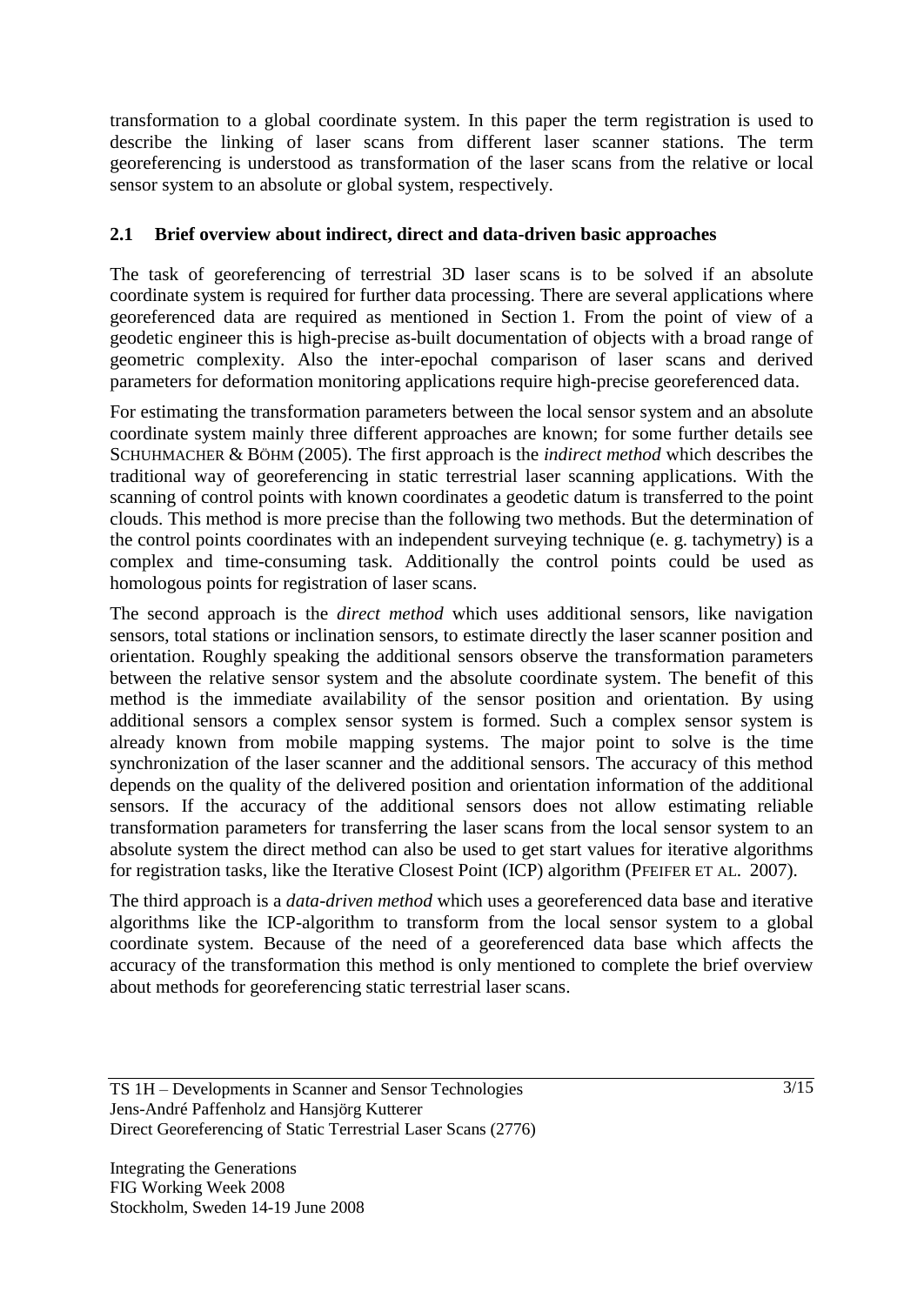### **2.2 Newly developed approach for a direct georeferencing method**

In this section the adapted sensor-driven method for direct georeferencing of terrestrial laser scans newly developed at the Geodetic Institute of the Leibniz Universität Hannover shall be presented. The aim of this approach is to use a minimized number of additional sensors to directly estimate the laser scanner position and orientation as briefly described in Section 2.1.

This approach works without traditionally georeferenced control points. And the operation of the laser scanner should not be disturbed. Caused by the high frequency data acquisition rate of a phase-based laser scanner the additional sensors should provide data with a rate of at least 10 *Hz*. Finally the constant rotation about the vertical axis of a phase-based laser scanner shall be used as time and orientation reference in the data acquisition process.

The above described aim can be achieved by kinematic GPS. A maximum number of two antennas are suitable to get the position and orientation of the laser scanner. The flexibility of the laser scanner is not disturbed. And also a high-frequency data acquisition and time synchronization of this hybrid sensor system is possible (HESSE & KUTTERER 2007).

The present realization of this hybrid sensor system at the Geodetic Institute is composed of a phase-based laser scanner which operates in normal 3D mode and provides 3D point clouds of the outdoor environment. The orbital motion of the laser scanner is observed by two geodetic L1/L2 GNSS receivers at 10  $H<sub>z</sub>$  data rate with antennas installed on top of the laser scanner. To obtain precise 3D positions for the orbital motion of the laser scanner and the additional transformation to an absolute coordinate system a GPS reference station is required (for example from the *German reference station network SAPOS*). The time synchronization for this hybrid sensor system can be provided by two different techniques: technique (a) is to use an external real-time process computer and technique (b) is to use the event marker input of the GNSS receiver.

For directly georeferencing the 3D laser scan an azimuth for each scan line is calculated. The trajectory of the antenna reference point (ARP) described by the orbital motion of the laser scanner is a space curve. This space curve is robustly estimated from the GPS trajectory.

## **3 DATA ACQUISITION AND PREPROCESSING**

### **3.1 Data acquisition**

The acquisition of the laser scans has been carried out with the *Leica HDS 4500* (also known as *Zoller+Fröhlich (Z+F) Imager 5003*) in normal 3D mode at three different stations. *"high, low noise*" have been used as scan parameters for horizontal positions from 0° up to 360° so that the recording time was approximately 15 minutes per station. To obtain the 3D positions for the orbital motion of the laser scanner the following GNSS equipment was used: One *Trimble 5700* receiver with *Geodetic Zephyr antenna* (left antenna in figure 3-1). This receiver has operated with 10 Hz data rate. It has additionally stored the ttl-impulses in the RINEX observation file. And one *Leica GRX1200GG Pro* receiver with *AX1202GG antenna* was used (right antenna in figure 3-1). This receiver has operated with 20 Hz data rate. In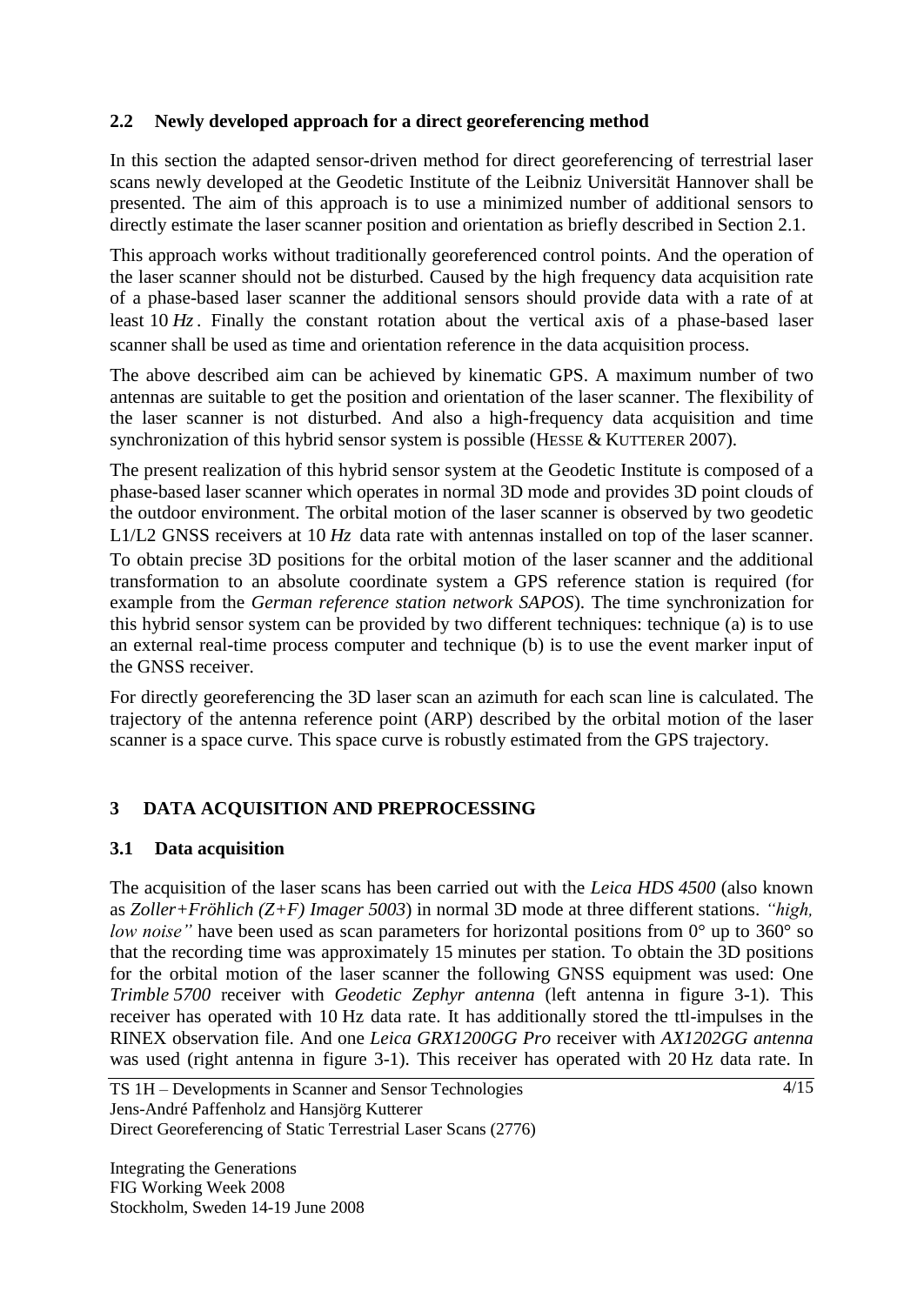addition one further *Leica GRX1200GG Pro* receiver was used as local reference station. It has also operated with 20 Hz data rate.



Figure 3-1: System setup for the measurements on  $5<sup>th</sup>$  March 2008 in the "Ehrenhof" in the "Große Garten" of the "Herrenhäuser Gärten" in Hannover

### **3.2 Time synchronization**

The captured static 3D laser scan consists of several scan lines which are characterized by one turn of the vertical step motor of the laser scanner. Per scan line one transistor-transistor-logic (ttl)-impulse is available which will be used for the time synchronization. To acquire the ttlimpulses the two techniques are available which have been briefly described in Section 2.2. For the actual system setup on  $5<sup>th</sup>$  March 2008 the event marker input of the GPS receiver was used (technique (b)). As result a GPS timestamp for every ttl-impulse is obtained. An evaluation of this technique concerning the capabilities and limits in processing the highfrequency ttl-impulses from the laser scanner with the event marker input is given in PAFFENHOLZ & KUTTERER (2008).



Figure 3-2: Detail of the ttl-impulses mapped in the laser scan as bright-dark change

For the data – laser scan and ttl-impulses – captured by the laser scanner some preprocessing is necessary. There is a production-caused latency period between the starting of data storage of the laser scan and of the registered ttl-impulses. Due to this latency period a smaller number of scan lines compared to registered ttl-impulses is captured. To solve this problem the ttl-impulses are mapped by a marker in the laser scan as bright-dark change (figure 3-2). This marker which changes from bright to dark in a defined impulse interval allows determining the latency period. After correcting the latency period and an optional

TS 1H – Developments in Scanner and Sensor Technologies Jens-André Paffenholz and Hansjörg Kutterer Direct Georeferencing of Static Terrestrial Laser Scans (2776)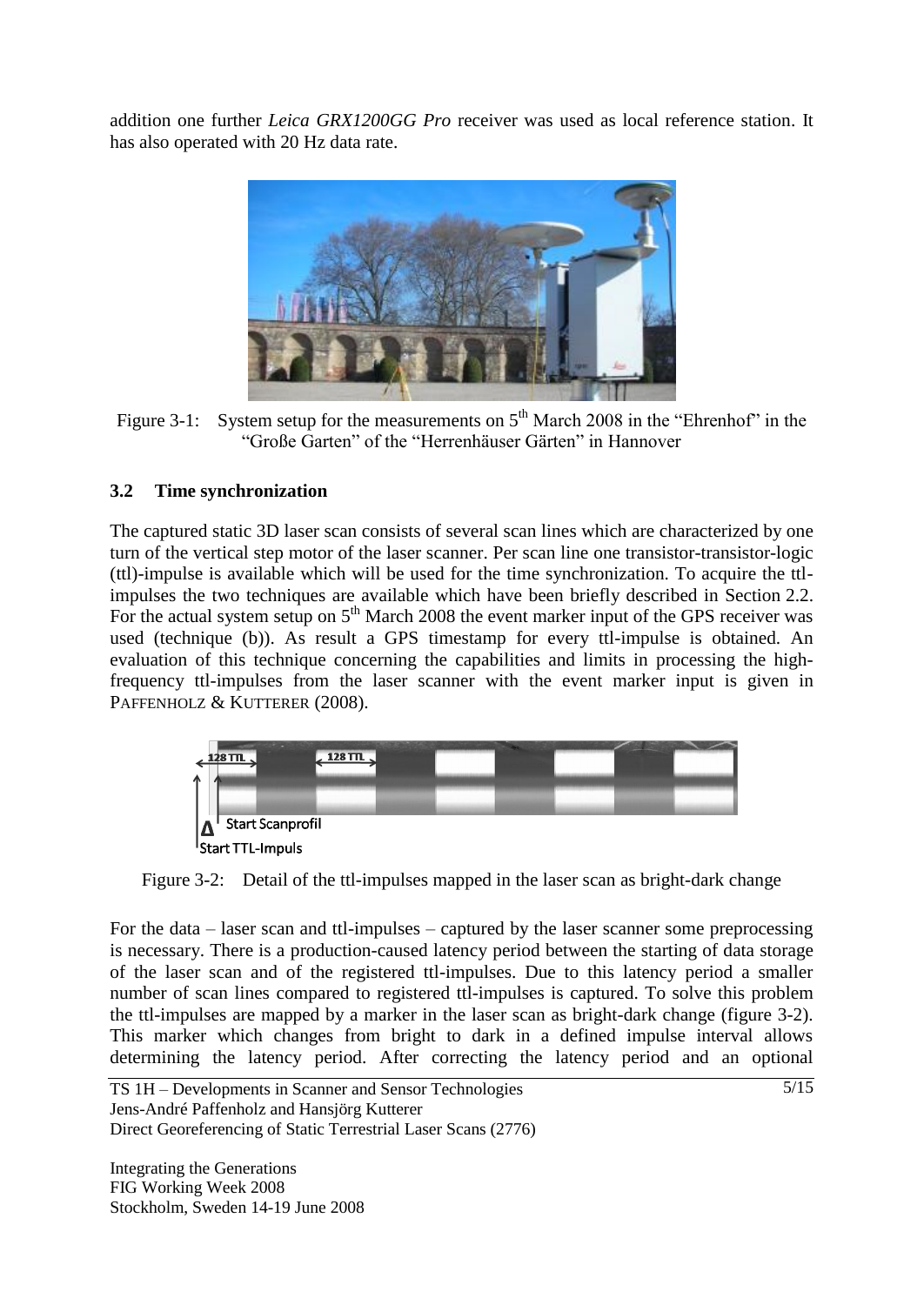interpolation of missing ttl-impulses a unique synchronization between scan lines and ttlimpulses is possible.

# **3.3 GPS analysis**

The GPS analysis was processed for the two antennas individually. The kinematic trajectory was processed with a local reference station in a distance of approximately 40 *m* to the laser scanner. The GPS analysis for the measurements with 10  $H<sub>z</sub>$  data rate produces about 8000 3D positions for the orbital motion of the laser scanner.

Two different software products were used for the GPS analysis: The software *Trimble Total Control (TTC) 2.73* which provides only variances for each 3D position, and the *Geodetic NAVSTAR Positioning (GEONAP)* software of the company *Geo++* which has the advantage that one gets a full variance-covariance matrix for each 3D position. Additionally a documentation of relevant adjustment results, such as the estimated variance factor, is available.

A comparison with a detailed evaluation of the GPS analysis by different software products will be given in future works. In this paper only the results of the direct georeferencing are compared – exactly the azimuth determination for each scan line – which are obtained by the GPS analysis of the two software products.

# **4 ROBUST ESTIMATION OF THE SPACE CURVE**

The orbital trajectory of the ARP is caused by the rotation of the laser scanner about its vertical axis. This trajectory describes an orbital space curve. For the further processing the parameters center point and radius and also the adjusted observations have to be estimated. In the present state of work each GPS antenna was treated separately. An integrated analysis is in preparation.

This section deals with the two step model of the robust parameter estimation independent of the coordinate system. Nevertheless, for the further analysis a transformation to the Gauss-Krüger system has been performed to compare the results with terrestrial measurements by a tachymeter. The transformation was carried out for the 3D positions including variances and if available correlations with a tool of the GEONAP software for the two GPS analysis.

In the preceding approach in PAFFENHOLZ  $&$  KUTTERER (2008) the estimation was reduced to a two-dimensional problem because the space curve in the Gauss-Krüger system is sufficiently plane. To improve the results for the azimuth determination a two step model which allows robust parameter estimation was developed. The first step is the projection of the 3D positions onto a best-fitting plane. This step is required to take into account the full 3D information of the points. By this newly developed approach also rotations due to the coordinate transformations are respected. The second step is the estimation of a best-fitting circle through the projected positions. This step is necessary to directly improve the azimuth determination by using the adjusted observations instead of the original positions. The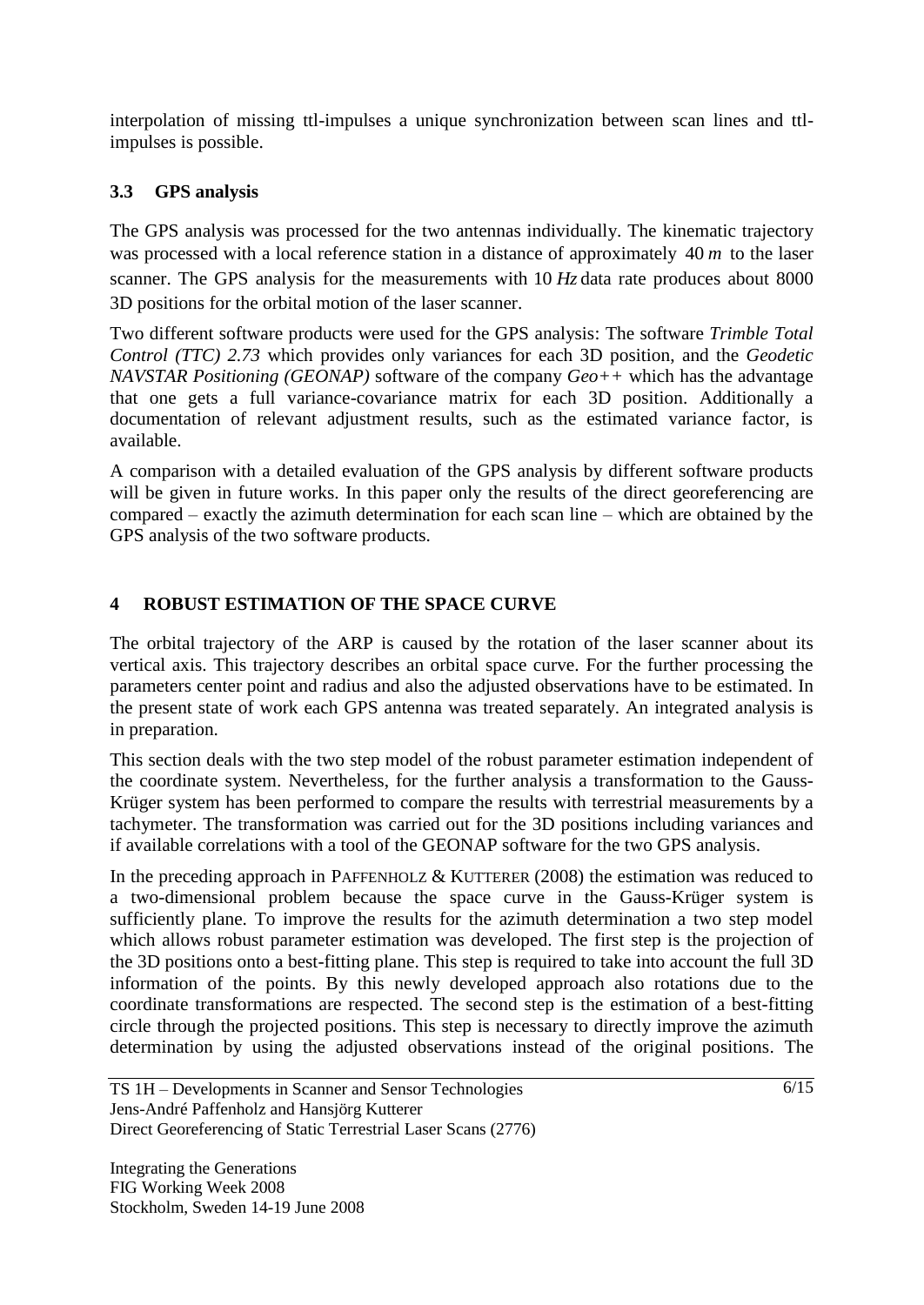advantage of this step over the earlier approach is that the space curve is better described by the adjusted positions than the original ones. This is because the noisy GPS positions are smoothed and in addition outlier detection could be performed.

In this newly developed approach the parameters of the best-fitting plane as well as the bestfitting circle are estimated in a least-squares adjustment. Robustness means here in this approach to perform Baarda's data-snooping for outlier detection and elimination.

#### **4.1 Projection of the 3D positions onto a best-fitting plane**

In the first step the 3D positions are orthogonally projected onto a best-fitting plane with a principal axis transformation following an algorithm published by DRIXLER (1993).

A 3D plane is given by  $n_x \cdot x_i + n_y \cdot y_i + n_z \cdot z_i + d = 0$  with  $\mathbf{n} = \begin{bmatrix} n_x & n_y & n_z \end{bmatrix}^T$  $\mathbf{n} = \begin{bmatrix} n_x & n_y & n_z \end{bmatrix}^T$  the normal unit vector. The estimation of the 3D plane through the 3D positions of the orbital space curve starts with introducing centered point coordinates 1 1 *<sup>k</sup>*  $\overline{\mathbf{x}}_i = \mathbf{x}_i - \mathbf{x}_S = \mathbf{x}_i - \frac{1}{k} \cdot \sum_{i=1}^k \mathbf{x}_i$  for every

point  $\mathbf{x}_i = \begin{bmatrix} x_i & y_i & z_i \end{bmatrix}^T$  of the *k* positions in order to eliminate the distance parameter *d*.

The eigenvectors required for the principal axis transformation can be derived by an eigenvalue decomposition of the matrix

$$
\mathbf{A} = \begin{bmatrix} \sum \overline{x}_i \cdot \overline{x}_i & \sum \overline{x}_i \cdot \overline{y}_i & \sum \overline{x}_i \cdot \overline{z}_i \\ \sum \overline{x}_i \cdot \overline{y}_i & \sum \overline{y}_i \cdot \overline{y}_i & \sum \overline{y}_i \cdot \overline{z}_i \\ \sum \overline{x}_i \cdot \overline{z}_i & \sum \overline{y}_i \cdot \overline{z}_i & \sum \overline{z}_i \cdot \overline{z}_i \end{bmatrix} .
$$
 (3.1)

The normal unit vector **n** is given by the eigenvector associated with the minimal eigenvalue.

By use of the principal axis transformation the 3D positions  $\mathbf{x}_i = \begin{bmatrix} x_i & y_i & z_i \end{bmatrix}^T$  are transferred to the plane positions  $\mathbf{u}_i = \begin{bmatrix} u_i & v_i & w_i \end{bmatrix}^T$ . This transformation leads to  $w_i = 0$  for the third component.

To eliminate outliers in this first model step and to increase the robustness the perpendicular distances  $v_{p,i}$  for all points are analyzed. Therefore a test value for each perpendicular distance is calculated and compared to the  $(1-\alpha)$  quantile value of the normal distribution with a significance level  $\alpha = 1\%$ :

$$
\frac{v_{p,i}}{\sigma_{v_p}} > N(0,1) \Rightarrow reject \mathsf{H}_0.
$$
\n(3.2)

All test values greater than the quantile value are considered as outliers. The corresponding points are eliminated in an iterative process.

TS 1H – Developments in Scanner and Sensor Technologies Jens-André Paffenholz and Hansjörg Kutterer Direct Georeferencing of Static Terrestrial Laser Scans (2776)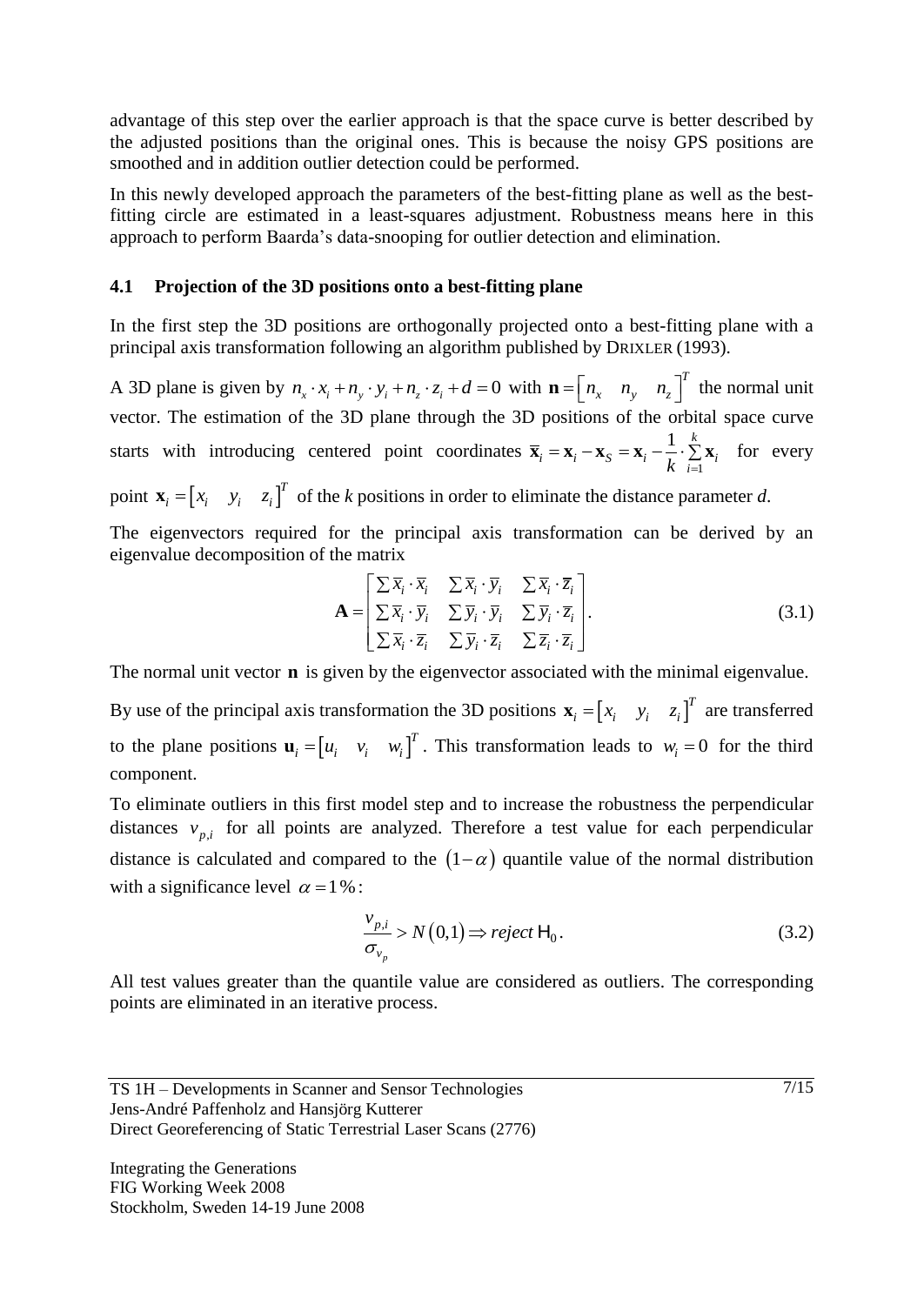

Figure 4-1: results of robust plane adjustment, GPS analysis with GEONAP

Figure 4-1 shows the result of the robust plane adjustment with the above described algorithm for one selected dataset. The positions are given in black color. Detected as well as deleted outliers according to equation (3.2) are given in red color. In the upper left sub-figure the original centered positions in the x-y-plane are presented. In the middle sub-figure one can see the result of the principal axis transformation in the u-v-plane system. The sub-figure in the upper right presents the best-fitting plane given in green color with the centered positions as well as outliers. At the bottom of figure 4-1 the perpendicular distance out of plane in blue color as well as detected and deleted outliers are presented. The high number of outliers concentrated at the beginning positions are possibly caused by shadowing effects. In detail this will be analyzed in further works.

As result for the first step – the projection of the 3D positions onto a best-fitting plane – one gets the input data for the second step.

### **4.2 Estimation of a best-fitting circle through the projected positions**

In the second step the robust circle adjustment through the projected positions will be processed. Therefore the Gauss-Helmert model (GHM) is transformed into an equivalent Gauss-Markov model (GMM) to use the known data-snooping method for outlier detection. Compared with the plane adjustment the circle adjustment accounts for the stochastic information of the positions. The transformation from the GHM  $f(\hat{i}, \hat{x}) = 0$  into an equivalent

GMM  $\mathbf{f}(\hat{\mathbf{l}}_1, \hat{\mathbf{l}}_2, \hat{\mathbf{x}}) = \mathbf{0}$  is done according to JÄGER ET AL. (2005).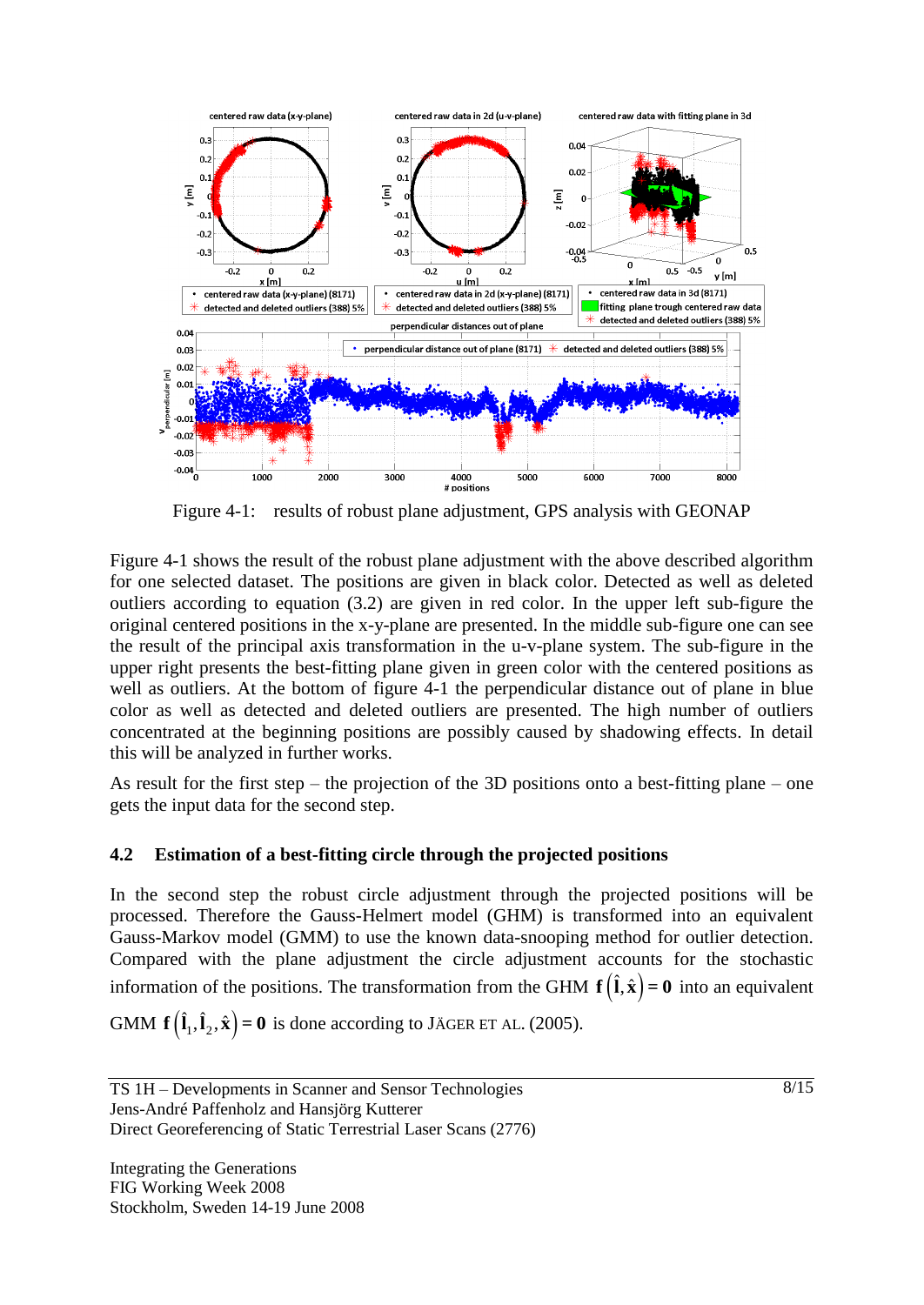This approach by JÄGER ET AL. (2005) deals with a partitioning of the observations vector  $\hat{\mathbf{l}}$ into  $\hat{\mathbf{l}}_1$  and  $\hat{\mathbf{l}}_2$ . The part  $\hat{\mathbf{l}}_2$  is treated beside the parameters  $\hat{\mathbf{x}}$  as additional parameter group  $\hat{y}$ . To correct the GHM the additional parameter group  $\hat{y}$  has to be introduced as direct observations group  $\hat{\mathbf{l}}_2$ . The linearized functional model as well as the stochastic model is then given by

$$
\begin{bmatrix}\n-\mathbf{B}_1^{-1} \cdot \mathbf{A}_y & -\mathbf{B}_1^{-1} \cdot \mathbf{A} \\
\mathbf{I} & \mathbf{0}\n\end{bmatrix}\n\cdot\n\begin{bmatrix}\nd\hat{\mathbf{y}} \\
d\hat{\mathbf{x}}\n\end{bmatrix}\n+\n\begin{bmatrix}\n-\mathbf{B}_1^{-1} \cdot (\mathbf{I}_1, \mathbf{y}_0, \mathbf{x}_0) \\
\mathbf{0}\n\end{bmatrix}\n-\n\begin{bmatrix}\n\mathbf{v}_1 \\
\mathbf{v}_2\n\end{bmatrix} = \mathbf{0}
$$
\n
$$
\Sigma_{ll} = \begin{bmatrix}\n\Sigma_{ll,1} & \Sigma_{l2,1} \\
\Sigma_{2l,1} & \Sigma_{ll,2}\n\end{bmatrix} = \sigma_0^2 \cdot \mathbf{P}^{-1}
$$
\nwith  $\mathbf{B}_1 = \left(\frac{\partial \mathbf{f}}{\partial \mathbf{I}_1}\right)_\mathbf{I}_1$ ,  $\mathbf{A}_y = \left(\frac{\partial \mathbf{f}}{\partial \hat{\mathbf{y}}}\right)_\mathbf{I}, \mathbf{y}_0$  and  $\mathbf{A} = \left(\frac{\partial \mathbf{f}}{\partial \hat{\mathbf{x}}}\right)_\mathbf{I}, \mathbf{x}_0$ \n(3.3)

For the circle adjustment in the second step the position component  $u_i$  is introduced as  $\hat{\mathbf{l}}_1$  and the position component  $v_i$  is introduced as  $\hat{\mathbf{l}}_2$ . The variance-covariance matrix  $\Sigma_{ll}$  is given by the GPS analysis. Stochastic information is given for every position. Correlations between the positions are not available. As variance factor  $\sigma_0^2$  the estimated variance factor of the GPS analysis is introduced. If this value is not available  $\sigma_0^2 = 1$  is set.

To eliminate outliers in this second model step and to increase the robustness the parameter estimation according to equation (3.3) is done iteratively. For each position  $\mathbf{u}_i$  a test value is calculated and compared to the  $(1-\alpha)$  quantile value of the Fisher distribution with a significance level  $\alpha = \frac{5\%}{2\%}$ *r*  $\alpha = \frac{3}{10}$ , with r the redundancy of the model. In every iteration step the position with the largest test value greater than the quantile value is rejected.

After the parameter estimation is finished the adjusted positions and the center point are transformed by the principal axis transformation to the original x-y-z-coordinate system.

Figure 4-2 shows the results of the robust circle adjustment. In all sub-figures the input data are given in black color, the adjustment results are given in green color and the detected as well as deleted outliers are given in red color. In the upper left sub-figure the adjusted positions are presented in u-v-plane. The sub-figure in the middle presents the final result of the two step model for robust estimation of the space curve with equal axis scaling. The upper right sub-figure presents again the final adjustment result with a different scaling for the height component to better show the height variation of the GPS positions. The sub-figure at the bottom shows the range of variation in radius for the estimated positions. In comparison with the construction value of the GPS antenna adaption the estimated radius with 0.300 *m* fits in a range of a few  $10<sup>th</sup>$  millimeters.

TS 1H – Developments in Scanner and Sensor Technologies Jens-André Paffenholz and Hansjörg Kutterer Direct Georeferencing of Static Terrestrial Laser Scans (2776)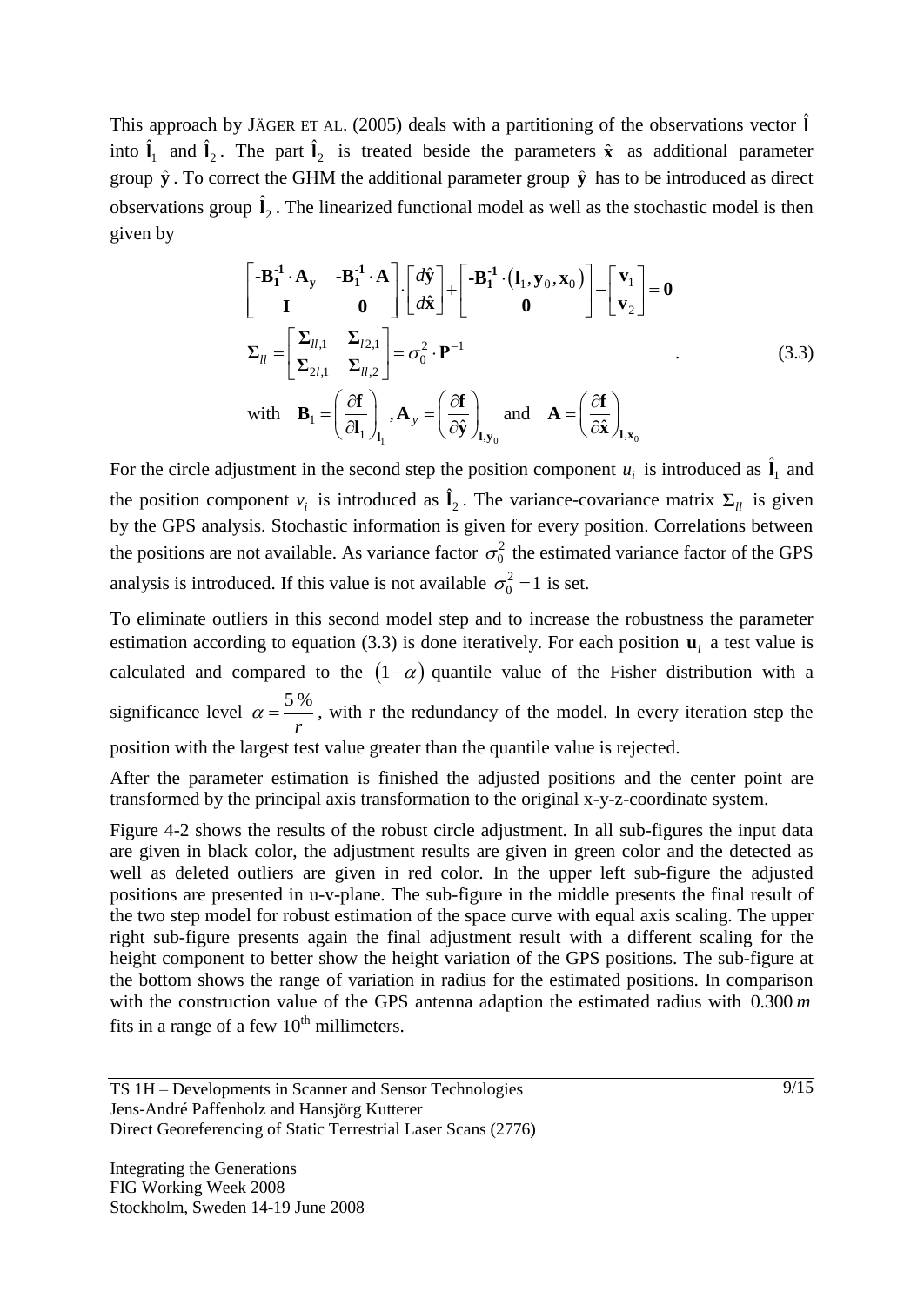

Figure 4-2: results of robust circle adjustment, GPS analysis with GEONAP

A short wrap-up for the robust estimation of the space curve: The input data were about 8000 positions in a global coordinate system (here Gauss-Krüger). During the first step – the projection of the 3D positions onto a best-fitting plane – all points which were detected as outliers according to equation (3.2) were deleted. For the presented dataset these were 5% of the whole positions. During the second step – the estimation of a best-fitting circle through the projected positions – all projected points which were detected as outliers according to equation (3.3) were deleted. Actually, for this dataset no projected positions were deleted. Finally the adjustment results were transformed to the original x-y-z-coordinate system.



Figure 4-3: Schematic representation of the  $\Delta$  azimuth

TS 1H – Developments in Scanner and Sensor Technologies Jens-André Paffenholz and Hansjörg Kutterer Direct Georeferencing of Static Terrestrial Laser Scans (2776)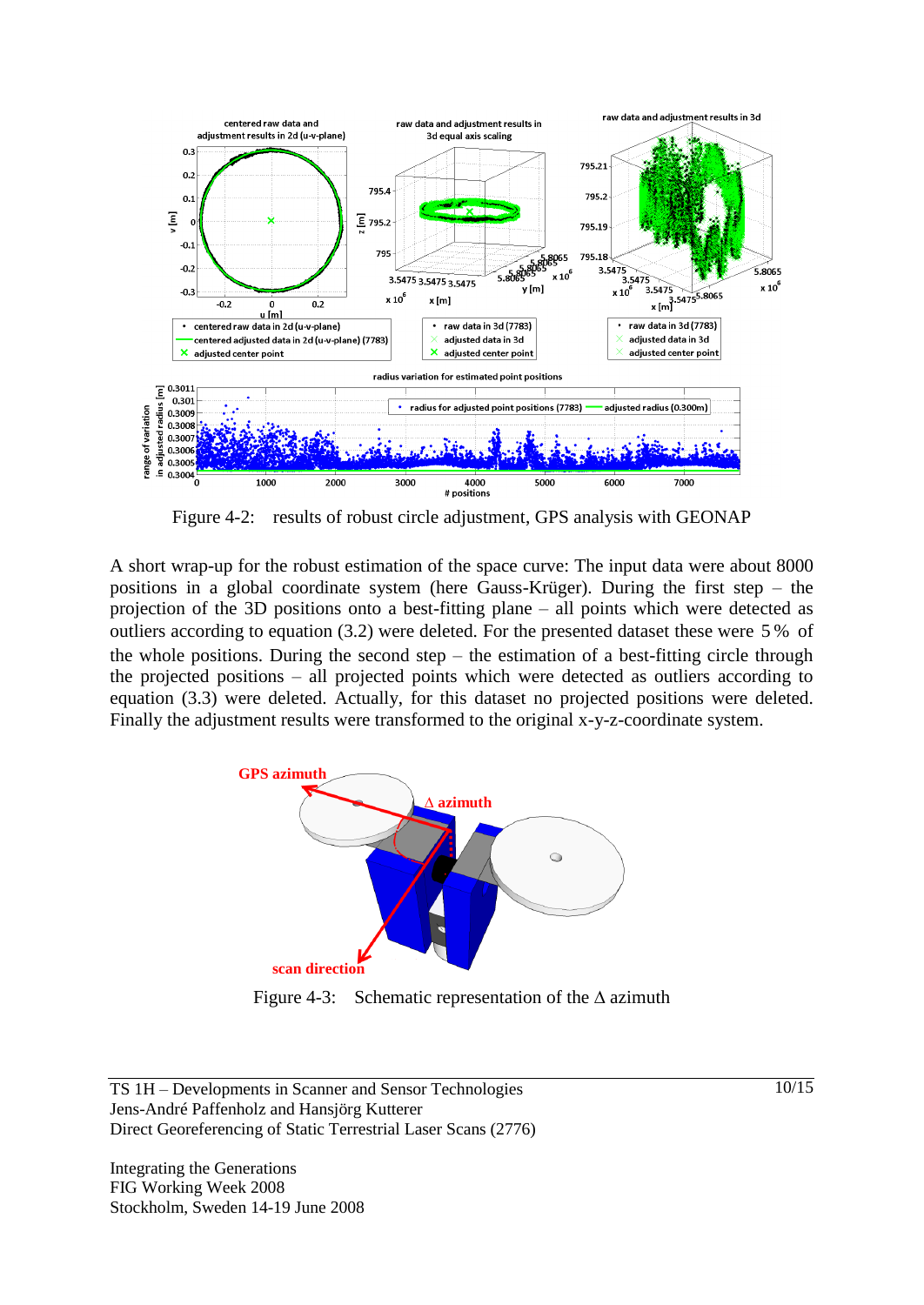

Figure 4-4: ∆ azimuth for a choice of scan lines over time, GPS analysis with GEONAP

### **5 AZIMUTH DETERMINATION AND RESULT VALIDATION**

As last step to get a directly georeferenced static terrestrial laser scan an azimuth for each scan line has to be determined. Therefore the arrangement of the GPS antennas at the laser scanner has to be considered (cf. figure 4-3). For this arrangement of the GPS antennas in relation to the scan direction an offset, ∆ azimuth, between the scan line and the corresponding part of the GPS trajectory exists. The value for ∆ azimuth can be derived by the constant rotation of the laser scanner about its vertical axis. ∆ azimuth is constant if it is not affected by any faults.

In the performed field check the ∆ azimuth was determined from the measurements. For evaluation purposes tachymeter measurements for selected control points were additionally done. The comparison of the tachymeter direction with the laser scanner direction in the selected control points ( $\Delta$  azimuth) is presented in top of figure 4-4. Assuming that the rotation of the laser scanner is constant the ∆ azimuth over the time should be a horizontal line. The range of variation in distances to a linear regression is about 0.29 . For a rating of these distances the corresponding distances from the laser scanner to the control points have to be considered. This is done in the bottom of figure 4-4 where the metric uncertainty at the specific distance of the control point is presented. One can see that for short distances up to 30 *m* (control points: 306, 309, 311 and 314) the metric uncertainty is about 5 *cm* . For mid-distances about 30 *m* to 50 *m* (control points: 320, 321, 324, 325, 327 and 350) the metric uncertainty is about 10 *cm* . But here the maximum range of the used laser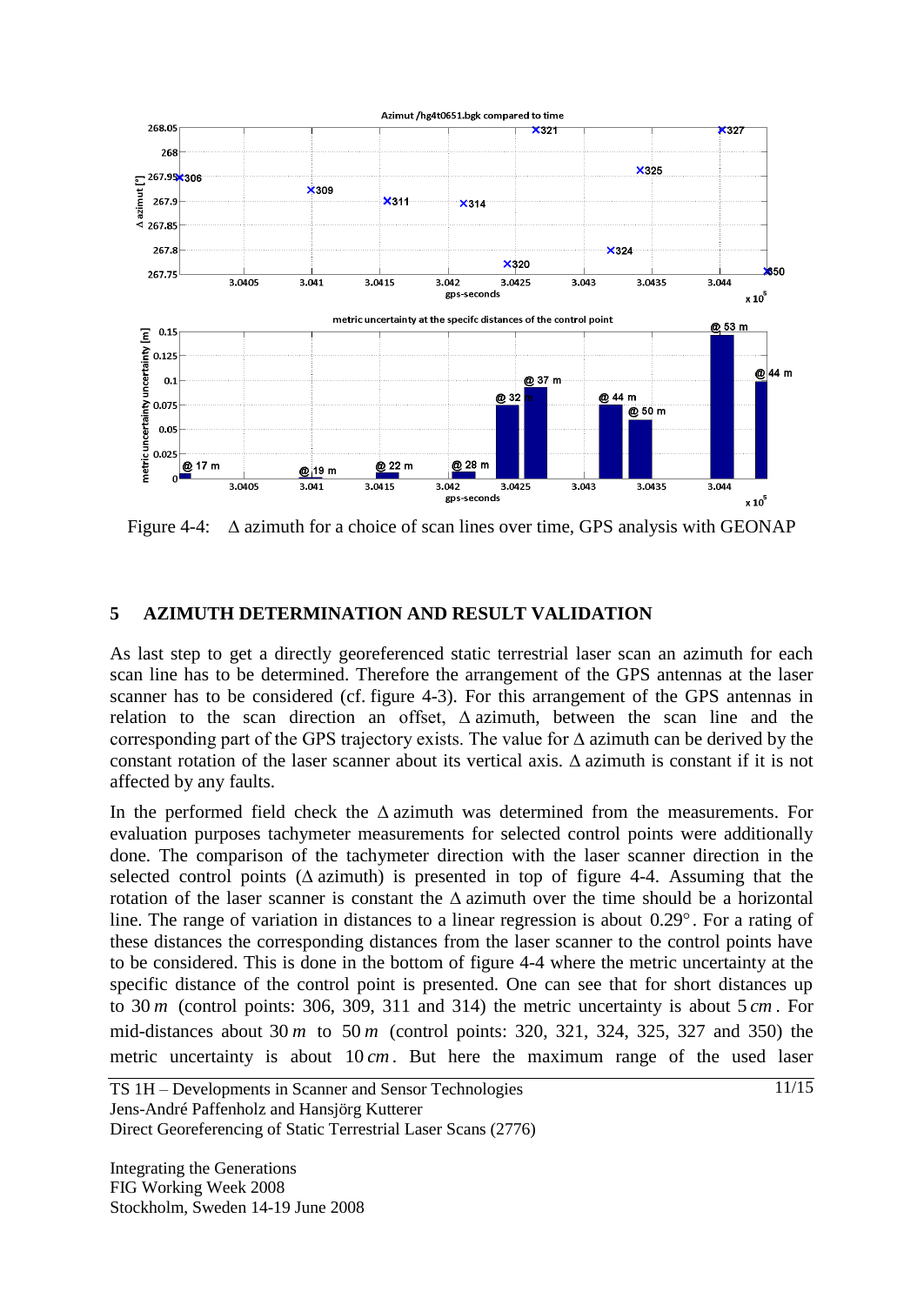scanner  $(53 m)$  has to be respected. Nevertheless the results show that the presented approach has a great potential for direct georeferencing of static terrestrial laser scans in typical ranges up to 30 *m* for the used laser scanner *Leica HDS 4500*.

|               | hg4_trimble   | hg4_leica     | Dataset                                       | hg4_trimble   | hg4_leica     |     |
|---------------|---------------|---------------|-----------------------------------------------|---------------|---------------|-----|
|               | 388           | 1166          | # outliers plane                              | 452           | 763           |     |
|               | 8171          | 15926         | # positions plane                             | 8037          | 15695         |     |
|               | $x = 483.134$ | $x = 483.135$ |                                               | $x = 483.134$ | $x = 483.135$ |     |
|               | $y = 468.194$ | $y = 468.193$ | Center point [m]                              | $y = 468.191$ | $y = 468.191$ |     |
|               | $z = 795.197$ | $z = 795.205$ |                                               | $z = 795.171$ | $z = 795.193$ |     |
| <b>GEONAP</b> | $r = 0.300$   | $r = 0.304$   | Radius [m]                                    | $r = 0.299$   | $r = 0.305$   | TTC |
|               | $\Omega$      | $\Omega$      | # outliers circle                             | 134           | 157           |     |
|               | 7783          | 7380          | # positions circle                            | 7585          | 7448          |     |
|               | 0.10          | 0.10          | $\sigma_{\Delta\,azimuth}$ [°]                | 0.17          | 0.10          |     |
|               | 0.04          | 0.04          | Max metric avg<br>uncertainty @<br>$25 m$ [m] | 0.07          | 0.04          |     |

Table 5-1: Comparison of azimuth determination results obtained by GEONAP and TTC

Table 5-1 shows a comparison of azimuth determination results obtained with the two software products introduced in Section 3.3. The displayed dataset is captured from the red marked station in figure 5-1. Table 5-1 contains the results for the two on the laser scanner adapted antennas. As already mentioned the GPS analysis is done separately for the antennas at the moment. One comment to the " leica" named antennas: In the robust circle adjustment only half of the positions could be processed. This is caused by memory limitations of the normal desktop computer in calculation, regarding the great dimensions of matrices in the adjustment.



Figure 5-1: Scene on  $5<sup>th</sup>$  March 2008 in the "Ehrenhof" in the "Große Garten" of the "Herrenhäuser Gärten" in Hannover

The values for the estimated center point are nearly identical except for the height component. This difference can be explained by possibly different settings for the antenna corrections and heights in the GPS analysis software. The radius varies in a range of a few millimeters. It also fits in a range of a few millimeters to the construction value of the GPS antenna adaption. The

TS 1H – Developments in Scanner and Sensor Technologies Jens-André Paffenholz and Hansjörg Kutterer Direct Georeferencing of Static Terrestrial Laser Scans (2776)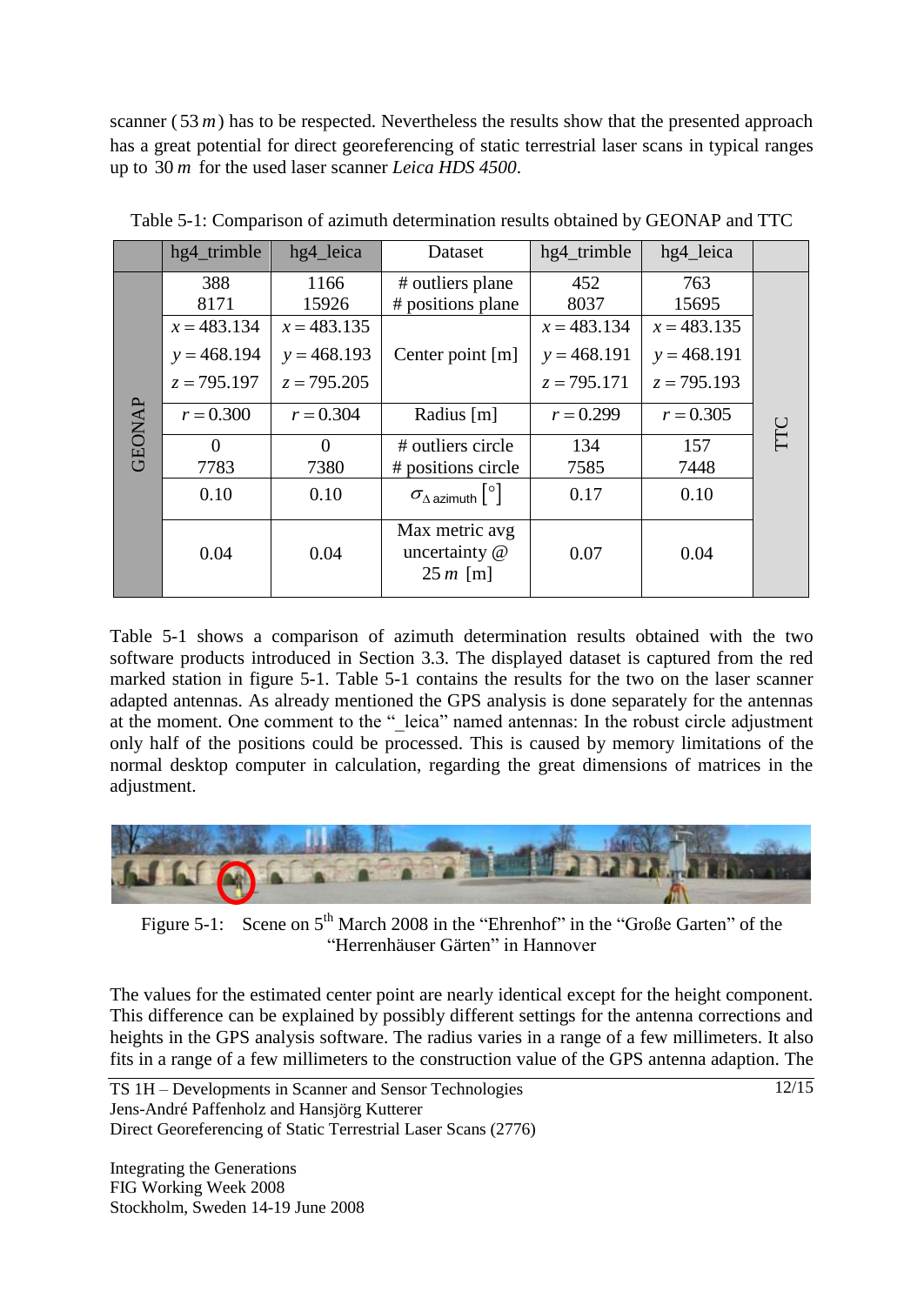number of outliers for all done estimations is in maximum about 5 %. This is acceptable. The standard deviation  $\sigma_{\Delta}$  azimuth varies about 0.07 ° for the four datasets. The maximum metric average uncertainty at a distance of 25 *m* is for all shown data in an acceptable range.

### **6 ERROR BUDGET OF THE METHOD FOR DIRECT GEOREFERENCING OF STATIC TERRESTRIAL LASER SCANS**

In this section the error budget of the presented newly developed approach for direct georeferencing of static terrestrial laser scans is discussed. Therefore the components of the hybrid sensors system have to be considered separately.

The laser scanner captures 3D point clouds of the outdoor environment. Because it is a polar measuring system the measurements are affected by typical errors well known from polar measuring system. Nevertheless we want to concentrate here only on that kind of errors directly concerning the presented approach. One possible error could be a trunnion axis error caused by the weight of the antennas. Another one could be an anomaly in the rotation speed.

The GNSS component as well as the GPS analysis plays a central in the presented approach. The mentioned errors are again directly concerning the presented approach. One problem might be the near-field effect caused by the antenna adaption made of aluminum on the laser scanner or possibly multipath. The alternating antenna orientation could affect another error. Therefore a solution could be to introduce elevation dependent phase center variations.

In further work the briefly described error budget will be focused on. On the one hand practical measurements and on the other hand theoretical analysis will be performed.

## **7 CONCLUSIONS AND FUTURE WORK**

This paper presents an adapted sensor-driven method for direct georeferencing of static terrestrial laser scans. The presented newly developed approach deals with the direct estimation of the sensor position with GPS antennas installed on the laser scanner. The constant rotation of the laser scanner is used in combination with kinematic GPS measurements in this strategy. After solving the time synchronization a two step model for robust estimation of the space curve of the ARP caused by the orbital motion of the laser scanner was implemented. The presented results show the potential of this method. This is a metric uncertainty of about  $1 \text{ cm}$  for the azimuth calculation on a distance of 30 m.

Future work will focus on an integrated analysis of the two GPS antennas. Also the stochastic information should be considered for the plane adjustment to improve the first step of the robust estimation of the space curve. Further on the presented direct georeferencing procedure should be used with the Z+F Imager 5006. Due to the technical specifications of this laser scanner a further enhancement of the direct georeferencing procedure is to be expected. Also future work will concentrate on a better understanding and reduction of the presented error budget.

TS 1H – Developments in Scanner and Sensor Technologies Jens-André Paffenholz and Hansjörg Kutterer Direct Georeferencing of Static Terrestrial Laser Scans (2776)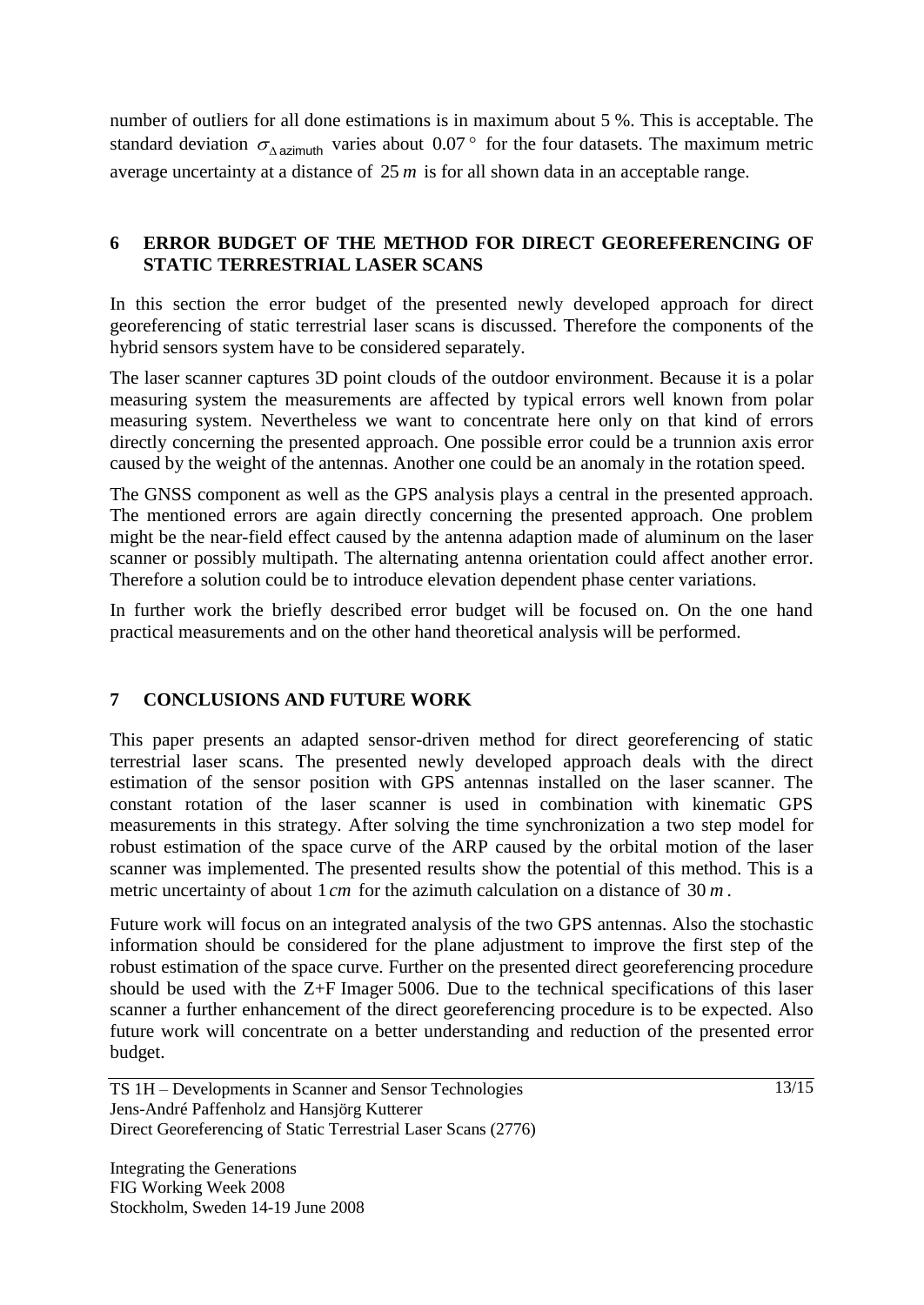#### **ACKNOWLEDGEMENTS**

The authors would like to thank Dipl.-Ing. Frank Hinsche from *Leica Geosystems* who has provided two *Leica GPS1200GX Pro* equipments. Also thanks are given to Vincent Meiser for the support during the data acquisition.

#### **REFERENCES**

- Drixler, E. (1993): *Analyse der Form und Lage von Objekten im Raum.* Deutsche Geodätische Kommission (DGK) : Reihe C, Dissertationen; Heft Nr. 409, München
- Hesse, C. & Kutterer H. (2007): *A Mobile Mapping System using Kinematic Terrestrial Laser Scanning (KTLS) for Image Acquisition*. In: Grün, A. & Kahmen, H. (Eds.): Optical 3-D Measurement Techniques VIII (Vol. II), ETH Zürich, pp. 134-141
- Kutterer, H. (2007): *Kinematisches terrestrisches Laserscanning – Stand und Potenziale*. In: Luhmann, T. & Müller, C. (Hrsg.): Photogrammetrie - Laserscanning - Optische 3D-Messtechnik, Beiträge der Oldenburger 3D-Tage 2007, Verlag Herbert Wichmann, Heidelberg, S. 2-9
- Jäger, R., Müller, T., Saler, H. & Schwäble, R. (2005): *Klassische und robuste Ausgleichungsverfahren,* Kapitel Standards und Erweiterungen in der Ausgleichung nach der Methode der kleinsten Quadrate (L2-Norm), Verlag Herbert Wichmann, Heidelberg, S. 144-236
- Paffenholz, J.-A. & Kutterer, H. (2008): *Ein Verfahren zur schnellen statischen Georeferenzierung von 3D-Laserscans*. In: Luhmann, T. und Müller, C. (Hrsg.): Photogrammetrie - Laserscanning - Optische 3D-Messtechnik, Beiträge der Oldenburger 3D-Tage 2008, Verlag Herbert Wichmann, 2008. In Vorbereitung.
- Pfeifer, N., Haring, A. & Briese, C. (2007): *Automatische Auswertung im terrestrischen Laserscanning*. In: Terrestrisches Laserscanning (TLS 2007) Ein Messverfahren erobert den Raum (74. DVW-Seminar), Schriftenreihe des DVW Band 53, S. 43-57
- Schuhmacher, S. & Böhm, J. (2005): *Georeferencing of terrestrial laserscanner data for applications in architectural modeling*. In 3D-ARCH 2005: Virtual Reconstruction and Visualization of Complex Architectures, volume XXXVI, PART 5/W17 of International Archives of Photogrammetry, Remote Sensing and Spatial Information Sciences
- Vennegeerts, H., Martin, J., Becker, M. & Kutterer, H. (2008): Validation of a Kinematic Laserscanning System. In: Journal of Applied Geodesy, (in print)

### **BIOGRAPHICAL NOTES**

**Prof. Dr. Hansjörg Kutterer** received his Dipl.-Ing. and Ph.D. in Geodesy at the University of Karlsruhe in 1990 and 1993, respectively. Since 2004 he is a Full Professor at the Geodetic Institute of the Leibniz Universität of Hannover. His research areas are: adjustment theory and